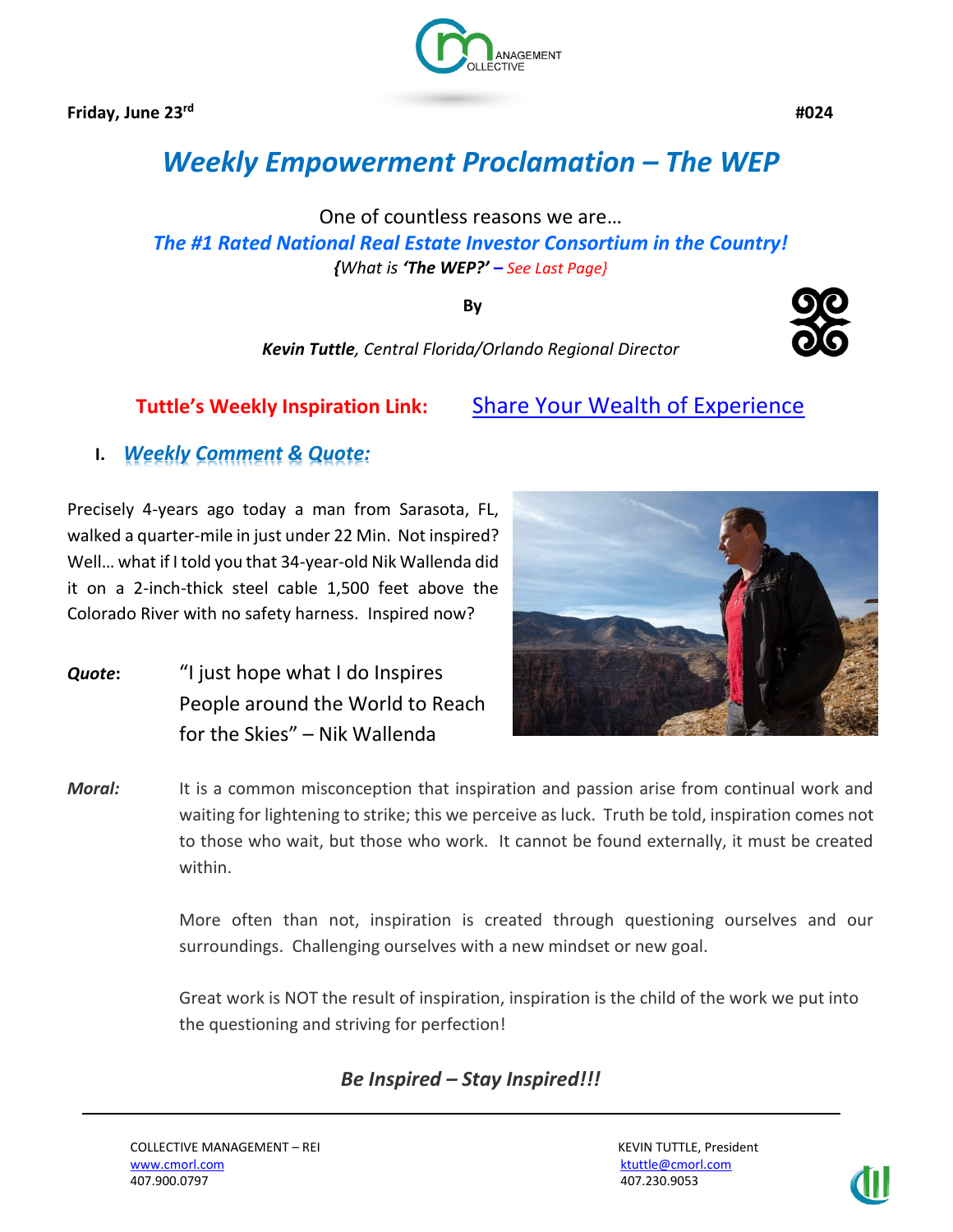

# *I. CFT (Central Florida Team) LINKS FOR YOU !!!*

**Collective Management (Kevin Tuttle) Website:** [https://www.cmorl.com](https://www.cmorl.com/) **Re-Inspired Team Clubhouse Website: (Jean Powers – PAC Only)** [www.reinspiredteam.com](http://www.reinspiredteam.com/) **CFT (Central Florida Team) Facebook: Email [ktuttle@cmorl.com](mailto:ktuttle@cmorl.com) for invite** 

# *II. Get Started with a Bit of……. AWESOME Motivation:*

Never Give Up – [Eric Thomas Compilation](https://www.youtube.com/watch?v=AFGWnqNf6t0)

### *III. POWERFUL INSPIRATION & TRAINING MEETINGS OF THE WEEK:*

**WOW!!!** 

| <u>Date</u> | <b>Meeting</b> | Host              | <b>Topic/Guest</b>                                             |
|-------------|----------------|-------------------|----------------------------------------------------------------|
| 061917      | <b>IMPACT</b>  | <b>Scott Rowe</b> | Sell what THEY could be doing! - (Top 10 IMPACT of All Time)   |
| 061917      | <b>SUCCESS</b> | <b>Ron Inman</b>  | Daniel Kwak - College Kid - TV Shows - Numerous Deals (Top 10) |
| 062217      | <b>IMPACT</b>  |                   | Christion Sadler Maximizing Facebook for Referrals Pt. 2       |

### *IV. BOB TIERNEY NOON-TIME CALLS (Dial-In):*

**Recordings #:** (605) 475-4099 Access Key: 1007570# Enter Call Ref# (Below)

| Date   | Call Ref# | <b>Topic Matter</b>                 |    |
|--------|-----------|-------------------------------------|----|
| 061917 | 1296      | <b>Conversations After Workshop</b> | (T |
| 062017 | 1297      | <b>Lead Generation</b>              | (F |



### *V. IMPORTANT C.A.M.S. ANNOUNCEMENTS:*

**Bill Oehme:** Velocity Banking Webinar *CANCELED – DUE TO CHANGE IN ATL SCHEDULE – STAY TUNED FOR UPDATE!!!*

## *VI. TRAINING +:*

**Real Estate Group Coaching – Gavin McCaleb – Signup** [www.renatuswebinar.com](http://www.renatuswebinar.com/) **Real Estate Group Coaching – Gavin McCaleb – Weekly Agenda:** [webinardocs.com](http://webinardocs.com/)

## *VII. MARKETING DOCUMENTS:*

[Renatus IOS Flyer](https://www.dropbox.com/s/3ahzkcphjk3mkou/RenatusIOSFlyer.pdf?dl=0) [Cash Recovery Party Deck \(Scooty\)](https://drive.google.com/file/d/0B1ttFL_DNQgZZXBOb0FOWTRseUk/view) [Gavin McCaleb RE Training Agenda](http://bit.ly/gavinsre)

### *VIII. LINKS TO SHARE WITH CANDIDATES: (Increase Exposures)*

COLLECTIVE MANAGEMENT – REI KEVIN TUTTLE, President [www.cmorl.com](http://www.cmorl.com/) [ktuttle@cmorl.com](mailto:ktuttle@cmorl.com) ktuttle@cmorl.com ktuttle@cmorl.com 407.900.0797 407.230.9053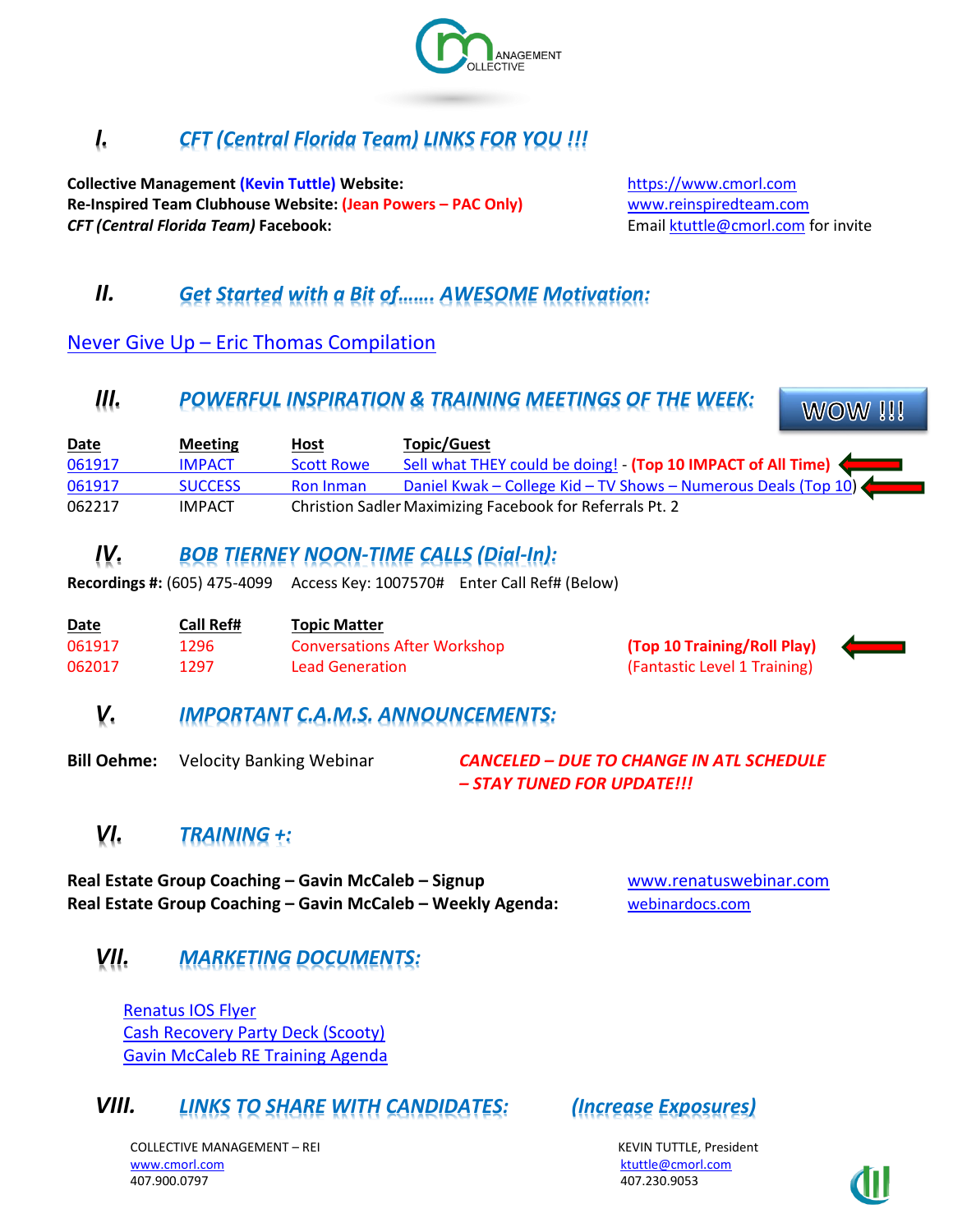

- [Renatus Education Overview and All Curriculum](http://www.myrenatus.com/)
- [Renatus IOS](http://www.iqinvestments.com/renatusios) **(30 Min Overview)**

• Renatus IOS – [Sourcing Deals](http://www.iqinvestments.com/renatusios/sourcing-deals-with-renatus-ios/) **(1.5 Hours – Detailed Usage)**

# *IX. IMPORTANT UPCOMING EVENTS:*

# **(Central Florida / Orlando) –**

| <b>Every Wed Evening 7pm</b><br>$\bullet$<br>(Holds 50+ People)<br>$\circ$  |                                                           | <b>Central Florida Corporate Introduction Meetings</b> |                 |                    |
|-----------------------------------------------------------------------------|-----------------------------------------------------------|--------------------------------------------------------|-----------------|--------------------|
| <b>Super Saturday Training</b><br>Jon O'Neal<br>$\circ$                     | (Simulcast from Chicago)<br><b>Building Your Business</b> |                                                        | <b>July 8th</b> | $(10am - 6pm EST)$ |
| <b>Real Estate Intensive</b><br>$\bullet$<br><b>Chris Wilson</b><br>$\circ$ | (Simulcast from Chicago)<br>Wholesale                     |                                                        | July 22nd       | $(10am - 6pm EST)$ |
| $(Chicago)$ –                                                               |                                                           |                                                        |                 |                    |
| <b>Super Saturday Training</b><br>$\bullet$                                 | <b>Jon O'Neal</b>                                         | <b>Building Your Business July 8th</b>                 |                 | $(9am - 5pm CST)$  |
| <b>Real Estate Intensive</b>                                                | <b>Chris Wilson</b>                                       | Wholesale                                              | July $22nd$     | $(9am - 5pm CST)$  |
|                                                                             |                                                           |                                                        |                 |                    |

*X. HISTORIC GREATNESS – IMA TRAINING (MUST HEAR / SEE for ALL IMAs)*

### **IMA TRAINING (CATEGORIZED): (DO NOT SEND TO CANDIDATES)**

### **GETTING STARTED:**

| <b>TRAINING</b> | <b>Scott Rowe</b>           | <b>Mash the Gas</b>                                               |
|-----------------|-----------------------------|-------------------------------------------------------------------|
| 030917          | <b>IMPACT/Hugh Zaretzky</b> | Spring Training – Get in the GAME!!!                              |
| 011717          | <b>IMPACT/Scott Rowe</b>    | Showcase Possibilities & Results - Showing Value                  |
| 060517          | <b>IMPACT/Scooty</b>        | Selling Exposures (CRP & SSs) - Powerful (New & Old Markets)      |
| 061917          | <b>IMPACT/Scott Rowe</b>    | Sell what THEY could be doing! - (Top 10 IMPACT of All Time)      |
| 051717          | <b>IMPACT/Mike Adams</b>    | <b>TAPP System Part I</b>                                         |
| 052417          | <b>IMPACT/Mike Adams</b>    | TAPP Part II - #1 Pain Point of IMA's & Predictable Flow of Leads |
| 053117          | <b>IMPACT/Mike Adams</b>    | <b>TAPP Part III</b>                                              |

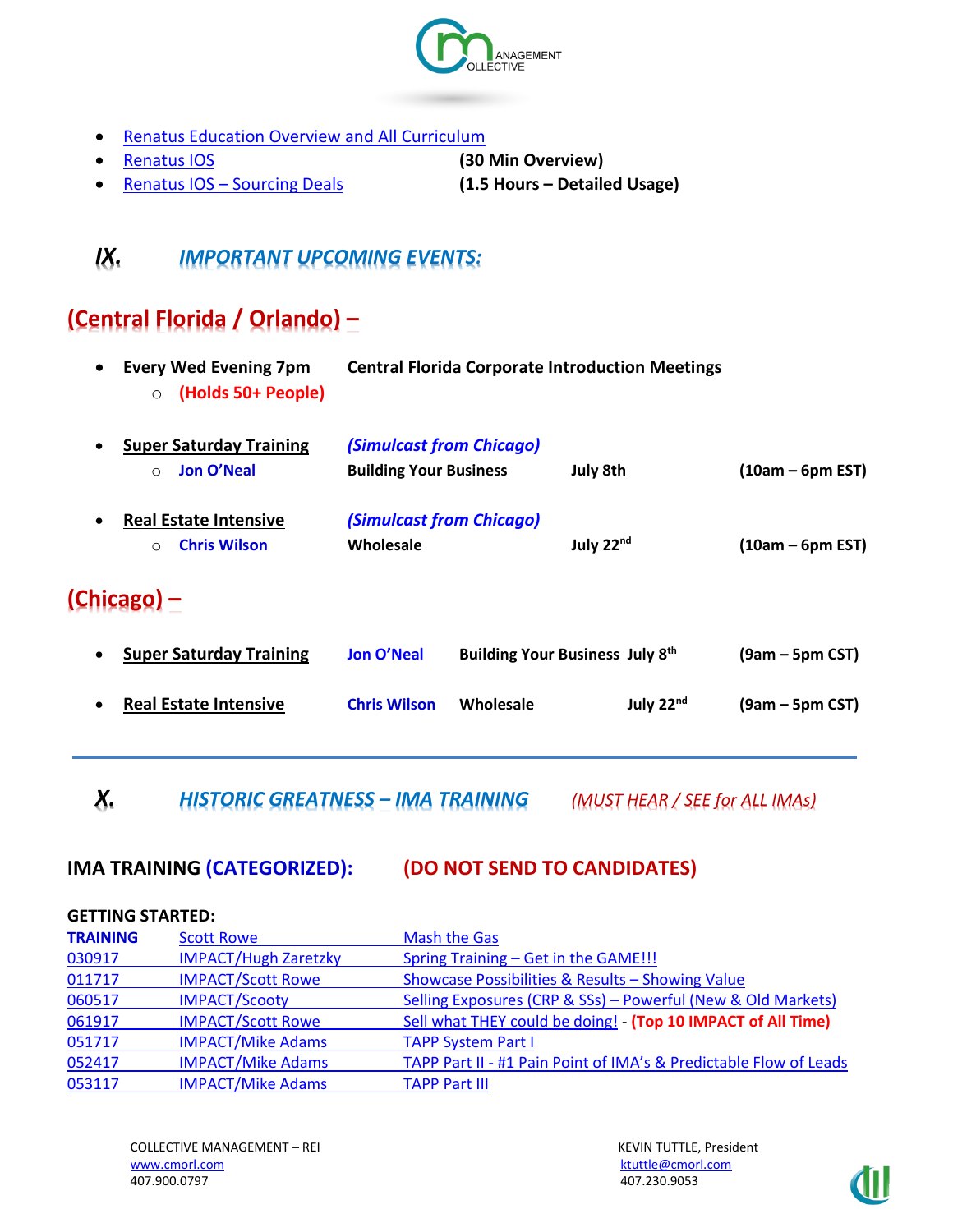

#### **LEAD GENERATION:**

| 053017 | <b>IMPACT/Scott Rowe</b>       | Email Ad to send out to potential email lists.              |
|--------|--------------------------------|-------------------------------------------------------------|
| 060117 | <b>IMPACT/JC Williams</b>      | Massive NEW LEAD Generation System - Restaurant Table Tents |
| 061517 | <b>IMPACT/Christion Sadler</b> | Maximizing Facebook for Referrals Pt. 1                     |
| 062217 | <b>IMPACT/Christion Sadler</b> | Maximizing Facebook for Referrals Pt. 2                     |

#### **MANAGING BUSINESS:**

| 022817 | <b>IMPACT/Scott Rowe</b>   | How-To: Meetings - Setting up & Managing                          |
|--------|----------------------------|-------------------------------------------------------------------|
| 031517 | <b>IMPACT/Scott Rowe</b>   | Attitude Meeting - Self Awareness - OWN ALL RESULTS               |
| 041817 | <b>IMPACT/Scooty</b>       | Complete Process - Selling Exposures (Not Renatus) - Fantastic!!! |
| 051817 | <b>IMPACT/Mike Huggins</b> | Rapid Fire Questions - Powerful for EVERYONE!!! - Top 10!!!       |
| 052517 | <b>IMPACT/Jon O'Neal</b>   | Fortune Favors the Bold! - Intense Training                       |

#### **CLOSING:**

| 021317 | <b>IMPACT/Scott Rowe</b>            | $Closing - Part I$                                        |
|--------|-------------------------------------|-----------------------------------------------------------|
| 021417 | <b>IMPACT/Scott Rowe</b>            | $\textsf{Closing} - \textsf{Part} \, \textsf{II}$         |
| 021517 | <b>IMPACT/Scott Rowe</b>            | $Closing - Part III$                                      |
| 041217 | <b>IMPACT/Daniel &amp; Sam Kwak</b> | Illustrating R-IOS to Close Business - WOW!!! Powerful!!! |
| 060717 | <b>IMPACT/Scooty</b>                | Closing – Approach, Questions & Objections                |

#### **EVENT TRAINING:**

| 010917          | <b>IMPACT/Scott Rowe</b> | <b>Cash Recovery Party Present</b>                                       |
|-----------------|--------------------------|--------------------------------------------------------------------------|
| <b>TRAINING</b> | <b>Scott Rowe</b>        | Cash Recovery Party – Step by Step                                       |
| 041917          | <b>IMPACT/Bobby T</b>    | <b>Executing Property Tours</b>                                          |
| 050117          | <b>IMPACT/Scott Rowe</b> | How to Schedule and Promote Super Saturday (Including Simulcast)         |
| 050217          | <b>IMPACT/Scott Rowe</b> | <b>Running Super Saturday's in Local Market (Including Simulcast) II</b> |

### **BUILDING NEW MARKETS:**

| 030617          | <b>ScottRowe</b> | Austin Guests – Take Your Power Back (Launching a New Market)  |
|-----------------|------------------|----------------------------------------------------------------|
| <b>TRAINING</b> | Scooty           | (Chi) Live Follow-Up: (For Training ONLY - DO NOT SEND OUT)    |
| <b>TRAINING</b> | Jean Powers      | Team Re-Inspired – Develop a CLEAR Path for Building Your Team |

#### **MISCELLANEOUS TRAINING:**

| <b>TRAINING</b> | <b>Bill Oehme</b> | <b>How to Recruit Realtors</b>                           |
|-----------------|-------------------|----------------------------------------------------------|
| <b>TRAINING</b> | <b>Bill Oehme</b> | Accelerated Debt Reduction - Velocity Banking - Strategy |

### **BOB TIERNEY NOON-TIME CALLS (CATEGORIZED):**

**Recordings #:** (605) 475-4099 Access Key: 1007570# Ref#: *SEE SHEET*

| Call Ref# | Category                           | <b>Topic Matter</b>                                                           |                                |  |
|-----------|------------------------------------|-------------------------------------------------------------------------------|--------------------------------|--|
|           | <b>GETTING STARTED:</b>            |                                                                               |                                |  |
| 1249      | <b>RE &amp; Mkting:</b>            | Bridging the Gap - Getting Started in RE & Marketing                          | (Must Hear - ALL IMAs)         |  |
| 1271      | <b>RE &amp; Mkting:</b>            | Marketing & Real Estate - Generating Income Immediately (GREAT for NEW Peeps) |                                |  |
| 1200      | <b>Marketing Lvl 1:</b>            | "Becoming a Good Question Asker"                                              | (TOP 5 ALL TIME)               |  |
| 1266      | <b>Marketing Lvl 1:</b>            | 3 Keys for Getting Started - GREAT Rookie Getting Started Meeting             |                                |  |
|           | <b>COLLECTIVE MANAGEMENT - REI</b> |                                                                               | <b>KEVIN TUTTLE, President</b> |  |
|           | www.cmorl.com                      |                                                                               | ktuttle@cmorl.com              |  |
|           | 407.900.0797                       |                                                                               | 407.230.9053                   |  |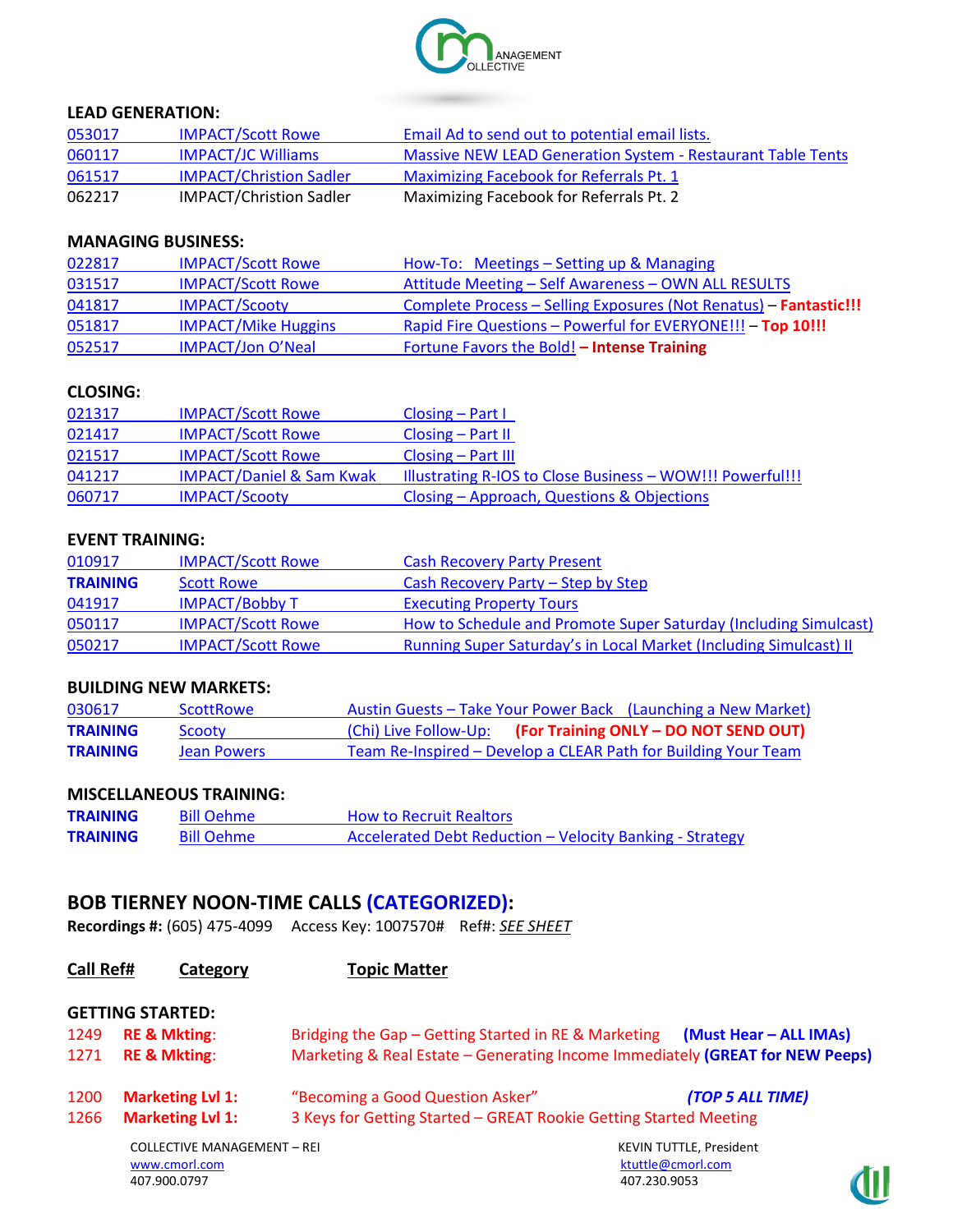

| <b>Marketing Lvl 1:</b> | <b>Script and Roll Playing</b>                                             |                              |
|-------------------------|----------------------------------------------------------------------------|------------------------------|
| <b>Marketing Lvl 1:</b> | <b>Being Genuine and Authentic</b>                                         |                              |
| <b>Marketing Lvl 1:</b> | Being Genuine and Authentic (Cont.)                                        |                              |
| <b>Marketing Lvl 1:</b> | Qualification Process with Candidates - Recruiting Up/Finding Quality      |                              |
| <b>Marketing Lvl 1:</b> | Covering the Truth behind the Nouveau Riche Story                          |                              |
| <b>Marketing Lvl 1:</b> | Roll Play Cold Calls for Mtg Brkers & RE Agents for Live Training - WOW!!! |                              |
| <b>Marketing Lvl 1:</b> | Setting Appointments - Engaging with Candidate - POWERFUL!!!               |                              |
| <b>Marketing Lvl 1:</b> | <b>Lead Generation</b>                                                     | (Fantastic Level 1 Training) |
|                         |                                                                            |                              |

### **MANAGING BUSINESS:**

| 1181                                                                                          | <b>RE Training:</b>     | Setting Up Business & Getting Started with Business Credit                      |  |  |
|-----------------------------------------------------------------------------------------------|-------------------------|---------------------------------------------------------------------------------|--|--|
| 1225                                                                                          | <b>RE Training:</b>     | Deal with Probate Homes & Navigate the System                                   |  |  |
| 1234                                                                                          | <b>RE Training:</b>     | Wholesaling - Short Sales - Subject To - Stop Foreclosure                       |  |  |
| Speaking with Prospective Sellers (From Ad Response - Probate)<br><b>RE Training:</b><br>1245 |                         |                                                                                 |  |  |
| 1221                                                                                          | <b>Marketing Lvl 2:</b> | (CRP / Ads / Boat&CarShows / Stay@Home Moms!)                                   |  |  |
| 1241                                                                                          | <b>Marketing Lvl 2:</b> | Pers. Devlp: – Become a Renatus Success – Time Management – Make a Decision     |  |  |
| 1246                                                                                          | <b>Marketing Lvl 2:</b> | Special Guest: Why Joined Renatus (IMPRESSIVE STANCE - MUST HEAR)               |  |  |
| 1260                                                                                          | <b>Marketing Lvl 2:</b> | The Avatar - Learn how to Create Marketing Copy - (MUST HEAR!!!)                |  |  |
| 1267                                                                                          | <b>Marketing Lvl 2:</b> | Income Generating Activities - DON'T MISS the LAST 15Min - Roll Play! ***       |  |  |
| 1284                                                                                          | <b>Marketing Lvl 2:</b> | <b>GUEST:</b> Ben Velletta $-1$ on 1 Conversations for Renatus $-$ Roll Playing |  |  |

### **CLOSING:**

|      | 1274 Marketing Lvl 2:   | The Art of Overcoming Objections    |                                                                            |  |
|------|-------------------------|-------------------------------------|----------------------------------------------------------------------------|--|
| 1287 | <b>Marketing Lvl 2:</b> |                                     | Closing Business - Make \$1M in Marketing - GOLDEN NUGGETS!!! (MUST HEAR!) |  |
|      | 1296 Marketing Lvl 2:   | <b>Conversations After Workshop</b> | (Top 10 Training/Roll Play - MUST HEAR!)                                   |  |

### **EVENT TRAINING:**

| 1279 Marketing Lvl 2: | <b>Building for Events</b> - Open, Honest & Forthright - Outside the Box Marketing *** |
|-----------------------|----------------------------------------------------------------------------------------|
| 1287 Marketing Lvl 2: | Closing Business - Make \$1M in Marketing - GOLDEN NUGGETS!!!                          |

#### **PERSONAL DEVELOPMENT:**

| 1209 | <b>Pers. Devlp:</b> | Guest Speaker - "Raising Your Deserve Level"                                   |                  |  |  |
|------|---------------------|--------------------------------------------------------------------------------|------------------|--|--|
| 1239 | <b>Pers. Devlp:</b> | Prospecting / Setting Goals / Inspiration                                      | (TOP 5 ALL TIME) |  |  |
| 1250 | <b>Pers. Devlp:</b> | (Must Hear - ALL IMAs)<br>Special Guest - Authentic Self - Myth of Failure     |                  |  |  |
| 1258 | <b>Pers. Devlp:</b> | GUEST: Ben Velletta - Top 10 Traits of 7-Figure Earners                        |                  |  |  |
| 1278 | <b>Pers. Devlp:</b> | Like-Minded: Who do you want on your team? Dig-In & Decide! Inspire! - POWER!! |                  |  |  |
| 1285 | Pers. Devlp:        | Struggling with Confidence - Immensely Important Call - For EVERYONE!          |                  |  |  |
| 1292 | <b>Pers. Devlp:</b> | Share Vulnerability - "Strength in Humility" - Show Ratio to Invited Meetings  |                  |  |  |
|      |                     | {Brian Meara Letter}                                                           |                  |  |  |

# *XI. TED TALKS – INSPIRATION: (CFT Leadership Favorites) (5 – 20Min)*

### **MARKETING / RE SALES TRAINING:**

| Jia Jiang:                         | What I learned from 100 Days of Rejection | $(15 \text{ Min})$             |
|------------------------------------|-------------------------------------------|--------------------------------|
| Celeste Headlee:                   | 10 Ways to have a Better Conversation     | $(12 \text{ Min})$             |
| <b>COLLECTIVE MANAGEMENT - REI</b> |                                           | <b>KEVIN TUTTLE, President</b> |
| www.cmorl.com                      |                                           | ktuttle@cmorl.com              |
| 407.900.0797                       |                                           | 407.230.9053                   |

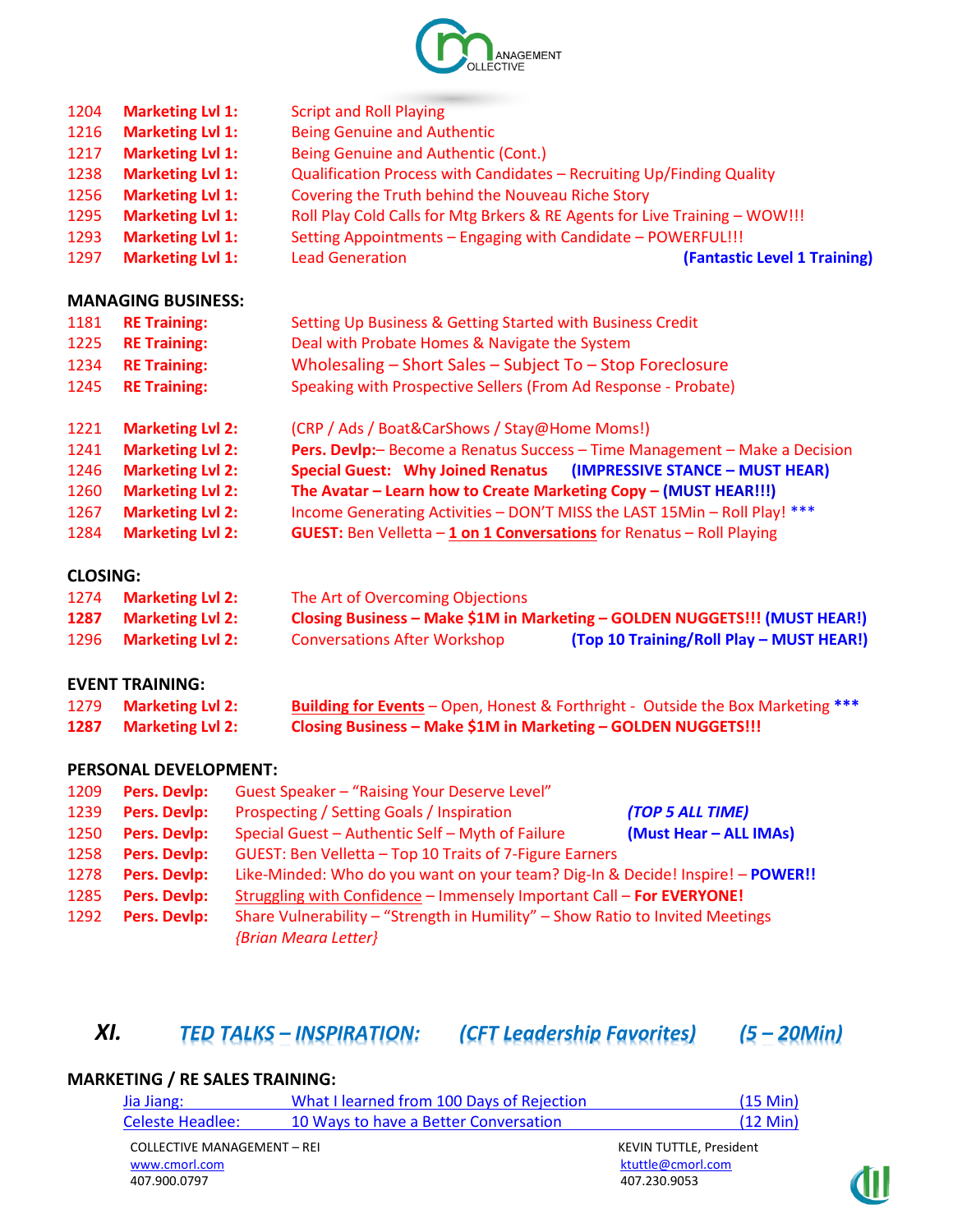

| Julian Treasure:  | 5 Ways to Listen Better       | $(8 \text{ Min})$  |
|-------------------|-------------------------------|--------------------|
| <b>Matt Cutts</b> | Try Something New for 30 Days | $(4$ Min $)$       |
| Ok Go             | How to Find a Wonderful Idea  | $(17 \text{ Min})$ |

#### **MOTIVATION:**

| Dan Pink:                 | <b>The Puzzle of Motivation</b>                      |               |
|---------------------------|------------------------------------------------------|---------------|
| <b>Simon Sinek:</b>       | How Great Leaders Inspire Action - The Golden Circle | $(18$ Min $)$ |
| <b>Ric Elias</b>          | 3 Things I Learned While My Plane CRASHED            | (5 Min)       |
| Joachim de Posada         | Don't Eat the Marshmallow                            | $(6$ Min $)$  |
| <b>Drew Dudley</b>        | <b>Everyday Leadership</b>                           | $(6$ Min $)$  |
| <b>Kelly McGonigal</b>    | How to Make Stress Your Friend                       | $(14$ Min $)$ |
| <b>TEDxSF Mel Robins:</b> | How to stop screwing yourself over!                  | (21Min)       |
| <b>Sarah Lewis</b>        | Embrace the Near Win! - Mastery                      | (11Min)       |

#### It's No[t about the Nail](https://www.youtube.com/watch?v=-4EDhdAHrOg) **- Provided by Woody Woodward – Hilarious & Poignant**

*Moral: Listen, Seeking Validation and Don't Pre-judge the Problem*

**Talks to watch for Speaking Ideas & Techniques:** *Designed for Renatus Presenters to IMPROVE: {I.e. Tuttle's Favorite Talks for public speaking}*

| <b>Chris Anderson</b> | TED's Secret to Great Public Speaking  | $(8 \text{ Min})$  |
|-----------------------|----------------------------------------|--------------------|
| Ken Robinson          | How to Escape Education's Death Valley | $(19 \text{ Min})$ |
| <b>Casey Brown</b>    | Know your worth, and then ask for it   | $(8 \text{ Min})$  |

### *XII. SUCCESS MEETINGS (Great for Candidates): (Ron Inman Webinars)*

**Name Topic** [Valentia Alleyne](http://bdg.adobeconnect.com/p3uo3soq91y/) Realtor to Attorney to Investor/REI Income passes Attorney Income – Raised \$570K for deal [Allison Palmgren](http://bdg.adobeconnect.com/p9aovye0o4e/) REI Income creates profits greater than many people's annual [Nitza & Roland Correa](http://bdg.adobeconnect.com/p9diykxvvzd/) Member of the LIT (Leadership In Training) – Story, Deals, Education benefit pre-Renatus [Jacob Roberts](http://bdg.adobeconnect.com/p1wheklt3c1/) Special Ed Teacher – 1<sup>st</sup> Deal \$75K Profit using OPM (Other Peoples' Money) – Proud Man!!! [Jim Homes & Debbie Worthington](http://bdg.adobeconnect.com/p9s250d4cfk/) 1<sup>st</sup> RE Deal w/in 1 Mo. - Jim SKEPTICAL at first. Helping People facing Foreclosure. [Mellanie Joy](http://bdg.adobeconnect.com/p1p1dywl1b1/) Once started with Renatus – Payed of \$34K Debt within 10 Months using Education [Martin Potter](http://bdg.adobeconnect.com/p31ydph4v02/) 26 Yr. Old – Made \$40K on  $1<sup>st</sup>$  Deal – Love [Celest Secrist](http://bdg.adobeconnect.com/p1zo6pb3dlz/) Turned Trials to Triumph – Over \$100K coming automatically [JC & Linda Williams](http://bdg.adobeconnect.com/p3oaatqjil2/) Pre-Renatus REIs – Got Renatus Education – Turned into Multi-Mill Develop Project [Drew Williams](http://bdg.adobeconnect.com/p7hgwnsv6jk/) **1 Yr w/ Renatus – 3<sup>rd</sup> F&F + Rental Income + Marketing Income \*\*\*** [Bill Oehme](http://bdg.adobeconnect.com/p776vi7uqn2/) **Cash Flow King - !!!!** How to build cash-flow – new car for life [Doug Norton](http://bdg.adobeconnect.com/p9ngcuwuhg3/) **Pre-Auction Property Lists (MASSIVE INFORMATION – BENEFIT FOR EVERYONE) \*\*\*** [Brian & Wendy Bullock](http://bdg.adobeconnect.com/p2ztz1g9vaz) 3 Deals – Multi-Fam – **Over \$1M Profit** – Used ALL Courses – Investor Capital **\*\*\*** [Maria Streeter](http://bdg.adobeconnect.com/p2vxm6tu1jy/) (Miami, FL) – Reengaged – Velocity Banking – Mortgage Background [Stephen Quinn](http://bdg.adobeconnect.com/p1mwzc8fik7/) 1 Yr. in Business – 2 Great Deals [Dr. Nate Lambert](http://bdg.adobeconnect.com/p1gw1se1fg1/) Next Level Investing / 4 Buckets of Wealth **(TOP 10 – FOR SURE!) \*\*\*** [Dr. G. Lawrence](http://bdg.adobeconnect.com/pm6jt7hpgduz/) Starting over at 64 – Made \$1M in Renatus

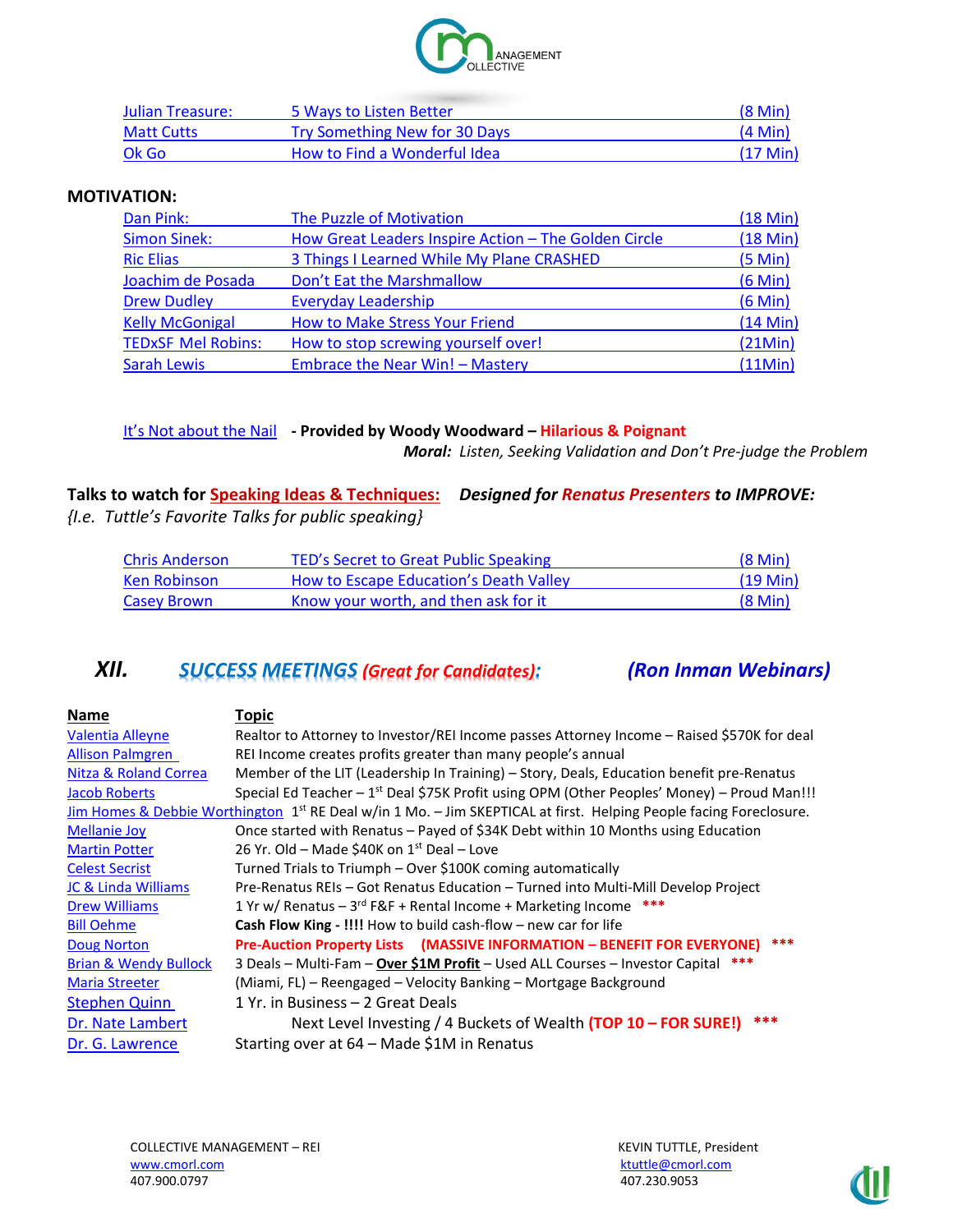

# *XIII. FOUNDERS WEBINARS: (Bob Snyder Webinars)*

| 061516 | <b>FOUNDERS</b> | Bob Snyder        | James Wortman – College Student                          |
|--------|-----------------|-------------------|----------------------------------------------------------|
| 042417 | <b>FOUNDERS</b> | <b>Bob Snyder</b> | Chris White & Michael Huggins - Top 10 Founder's EVER!!! |
| 050117 | <b>FOUNDERS</b> | <b>Bob Snyder</b> | Mitch Nelson - Ideal Sales Environment                   |
| 052217 | <b>FOUNDERS</b> | <b>Bob Snyder</b> | Megan Christensen - Analyzing Business Credit            |